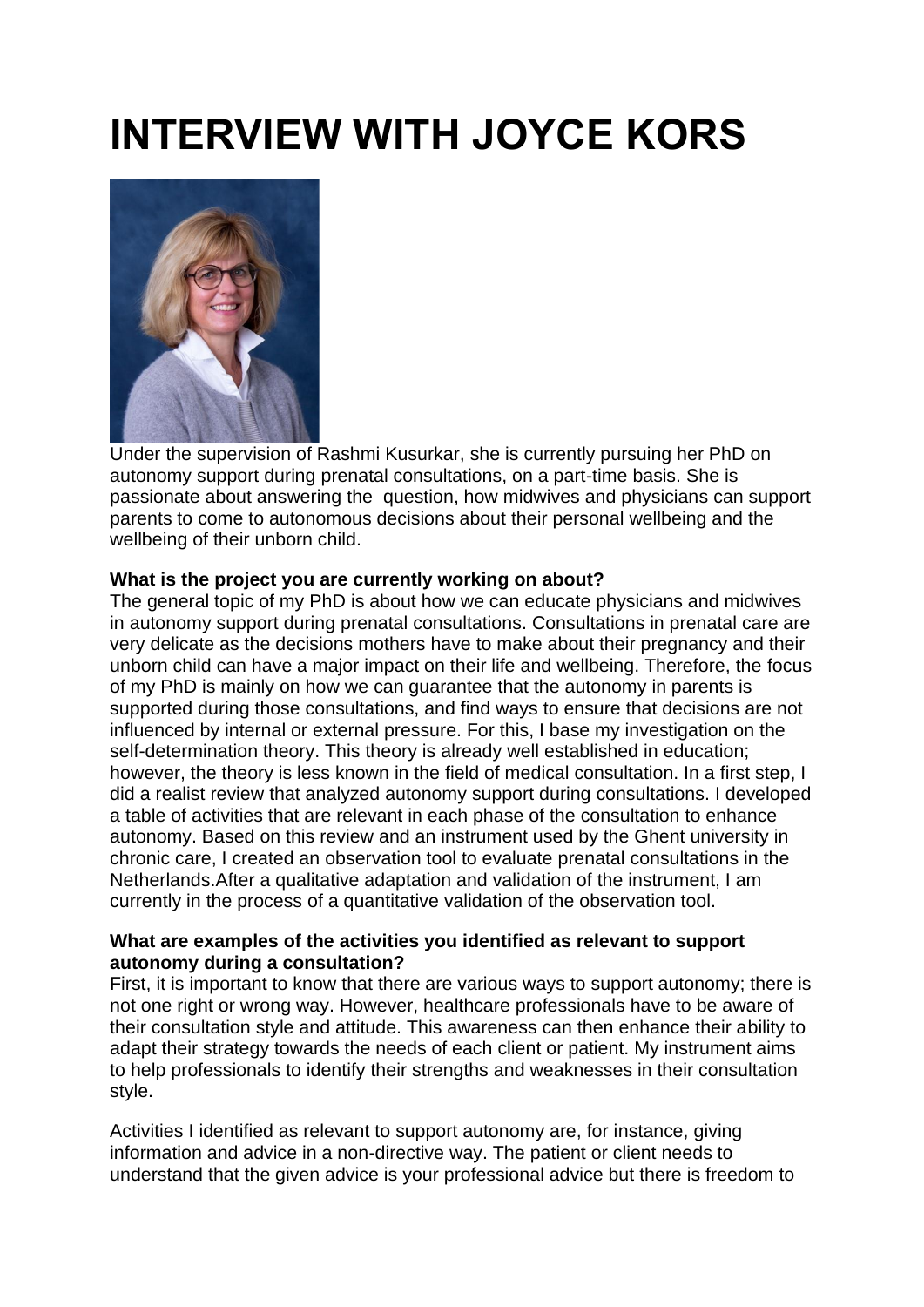make a different decision. Furthermore, the client needs to know that there is time to think. It needs to be emphasized that the opinion of close family members or the partner should be taken into consideration as well and that it is not necessary to make a decision right away. To identify whether the patient or client is ready to make the decision is one of the main tasks the physician or midwife has to accomplish and then they must react accordingly.

### **Why do you thrive on this topic?**

Supporting clients to make their own decision is very difficult for all medical professionals. Still, in the upcoming years, technical innovations will challenge parents more and more to make important decisions during pregnancy. Would you like to know the complete DNA profile of your child? Do you decide to have an abortion or do you decide that every child is welcome? Those decisions can have a tremendous impact on your future life. Therefore, it is of great significance that the client has the feeling that it was fully her own decision and not influenced by any external pressure. It is easier to deal with the consequences of a difficult decision if you are confident that it was your own choice. I hope that with my research I can improve the education of healthcare professionals so that they are well equipped to support and accompany parents during this process of making decisions.

#### **How are you planning to implement this instrument in practice?**

My main goal is to implement this instrument in the education of healthcare professionals. Furthermore, I will analyze the conversations to identify best practices. This is a method by Elizabeth Stokoe, who found evidence that examples from real life practice are often more helpful for students and professionals to work with. I am hoping to filter various best practices from my consultation observations to offer students and professionals a range of different examples. When you can not identify with the consultation style of one example, you might find another one that fits well for you.

#### **How do you evaluate the extent that the consultant promoted autonomy in the patient? How do you identify best practices?**

I will not analyze the interviews just by myself but together with a second researcher, Anne de la Croix. Also, we will not only analyze the words of the midwives or physicians but also consider the reactions of the patients. At the end of the consultation, I will ask the patient how she has perceived the atmosphere of the consultation.

## **How were you trained in prenatal consultations? Do you remember any memorable class or best practice?**

I was trained as a midwife in a completely different time, already thirty years ago. During this time I had many inspiring and interesting teachers. Still, the main teaching format was lecturing. I realized early on that giving lectures is not the most effective way to teach students in becoming a good midwife. This characterized my thinking of education throughout my career. In my work as well as in my PhD, I am working on possibilities of how we can train educators to step away from lecturing students. However, this is difficult to change because some teachers still feel even nowadays that their professional experience is the most valuable knowledge students need to know about.